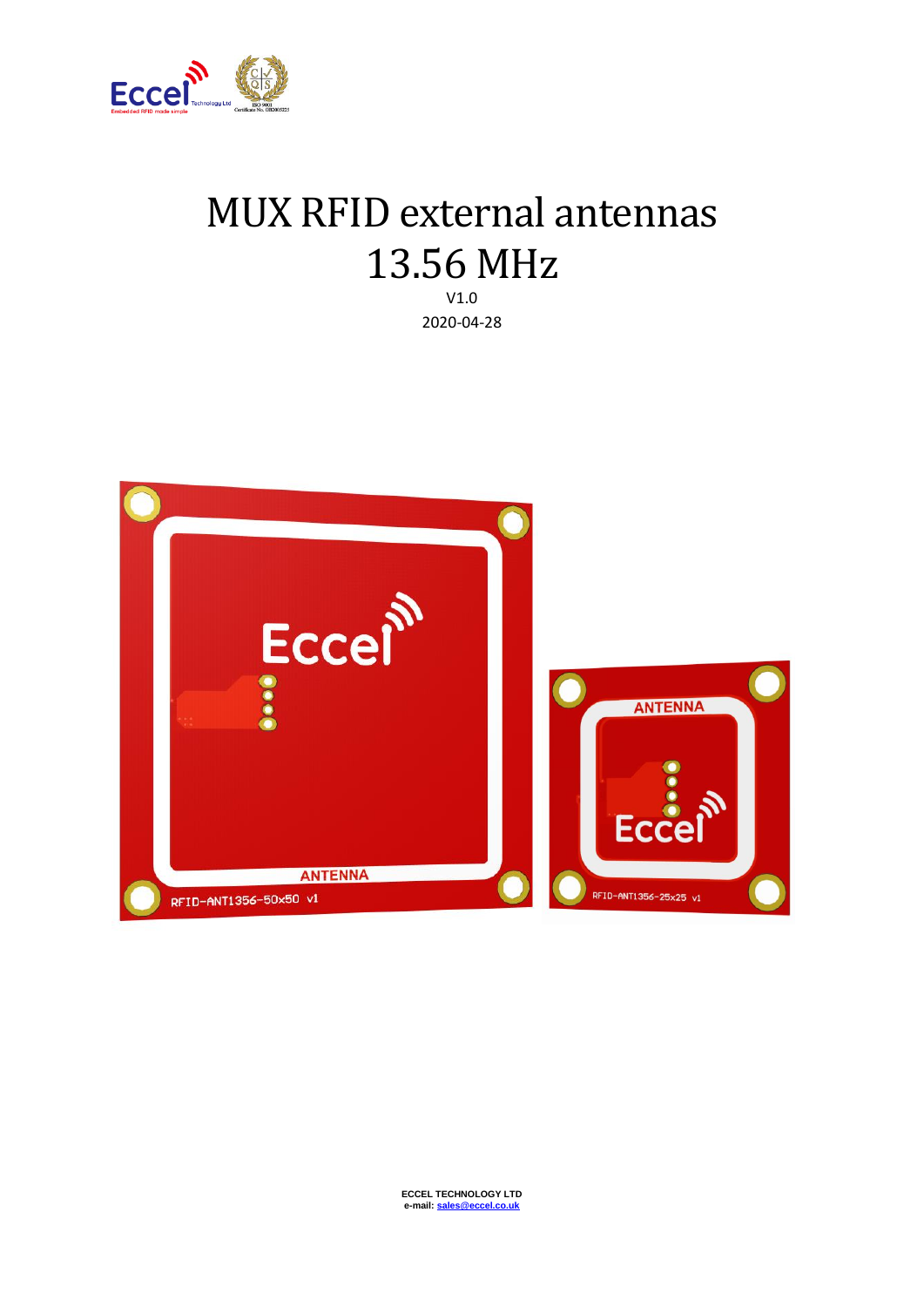

## 1. MUX RFID-ANT1356-50x50-XXX v1

Standard specifications:

| <b>Operating Temperature Range</b> | $-40^{\circ}$ C to + 85 $^{\circ}$ C |
|------------------------------------|--------------------------------------|
| Storage Temperature Range          | $-40^{\circ}$ C to + 85 $^{\circ}$ C |
| <b>Operating frequency [MHz]</b>   | 13.56                                |
| Dimensions W x D x H [mm]          | $60 \times 60 \times 1.8$            |
| Cable length XXX [mm]              | 300; 800                             |

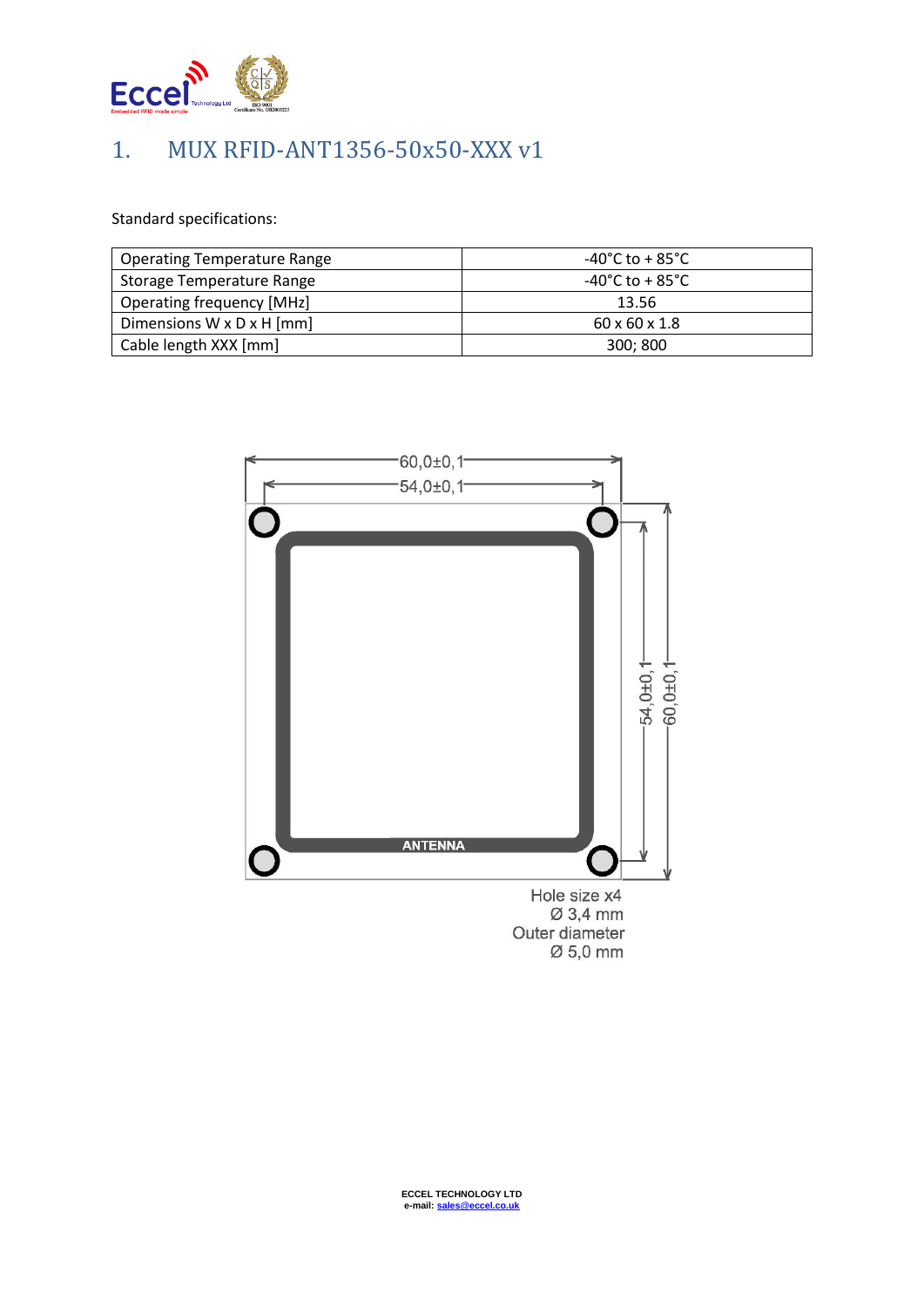

### 2. MUX RFID-ANT1356-25x25-XXX v1

Standard specifications:

| <b>Operating Temperature Range</b> | $-40^{\circ}$ C to + 85 $^{\circ}$ C |
|------------------------------------|--------------------------------------|
| Storage Temperature Range          | $-40^{\circ}$ C to + 85 $^{\circ}$ C |
| <b>Operating frequency [MHz]</b>   | 13.56                                |
| Dimensions W x D x H [mm]          | $34 \times 34 \times 1.8$            |
| Cable length XXX [mm]              | 300; 800                             |

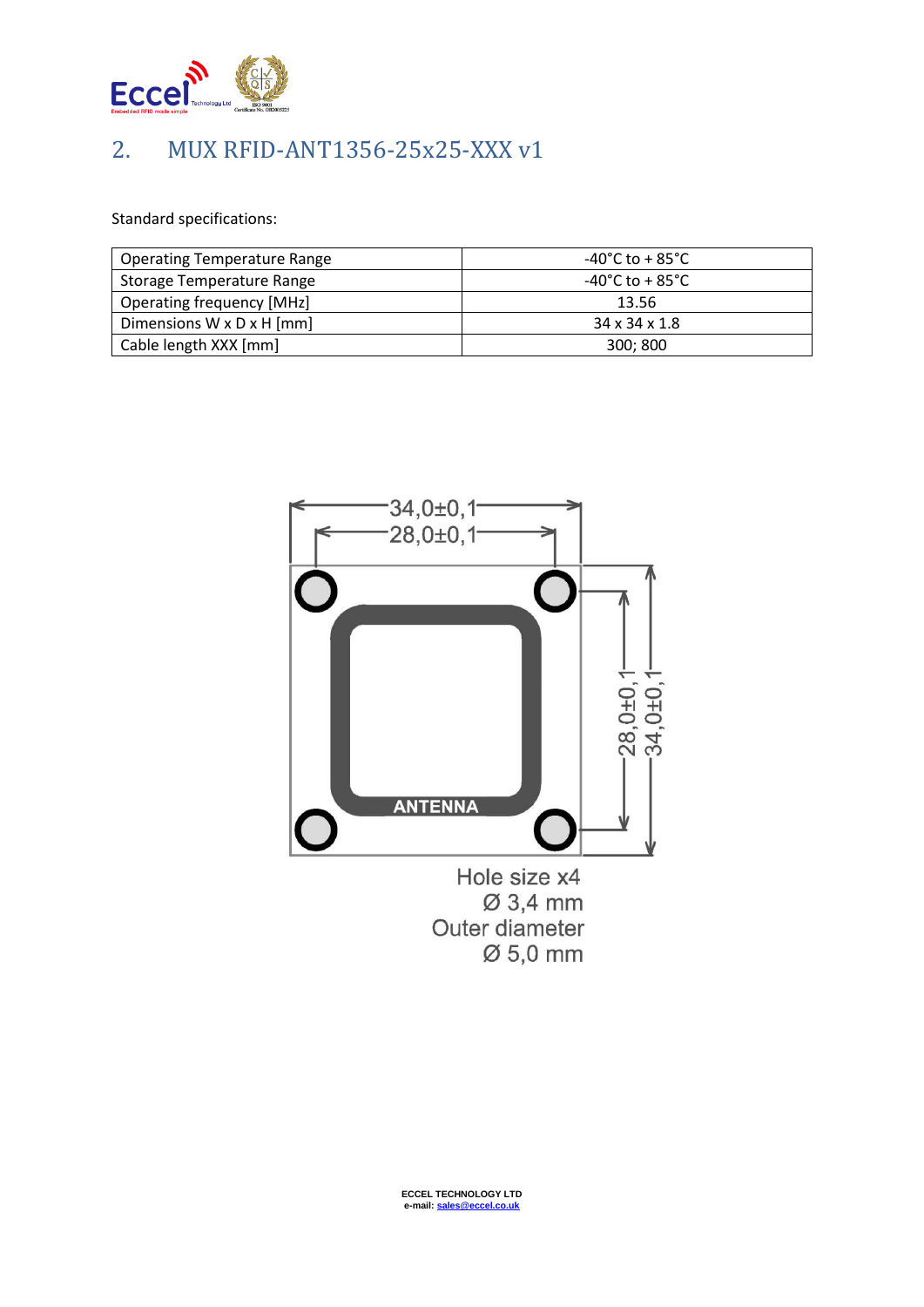

#### 3. Performance

Test conditions: Tested with ECCEL Technology Pepper MUX C1 module, Vcc = 3.3 V, T<sub>amb</sub>= 25°C

|                          | Maximum range [mm] |              |              |              |  |  |
|--------------------------|--------------------|--------------|--------------|--------------|--|--|
|                          | Antenna #1         | Antenna #2   | Antenna #3.  | Antenna #4.  |  |  |
|                          | 25 mm,             | 25 mm,       | 50 mm,       | 50 mm,       |  |  |
|                          | cable 800 mm       | cable 300 mm | cable 800 mm | cable 300 mm |  |  |
| Mifare Classic 1k        |                    | 40           | 65           | 65           |  |  |
| (MF1S50) ISO card        | 40                 |              |              |              |  |  |
| <b>Mifare Classic 4k</b> |                    |              |              |              |  |  |
| (MF1S70) sticker         | 20                 | 20           | 25           | 25           |  |  |
| 3x1,5 cm                 |                    |              |              |              |  |  |
| Mifare Classic mini      | 50                 | 50           | 75           | 75           |  |  |
| (MF1S20) ISO card        |                    |              |              |              |  |  |
| Mifare Ultralight        | 45                 | 45           | 70           | 70           |  |  |
| <b>ISO</b> card          |                    |              |              |              |  |  |
| Mifare Ultralight C      | 10                 | 10           | 20           | 20           |  |  |
| <b>ISO</b> card          |                    |              |              |              |  |  |
| Ntag 203F                | 15                 | 15           | 15           | 15           |  |  |
| Sticker φ 20 mm          |                    |              |              |              |  |  |
| <b>Ntag 212</b>          | 20                 | 20           | 30           | 30           |  |  |
| Sticker φ 19 mm          |                    |              |              |              |  |  |
| Ntag 213                 | 30                 | 30           | 40           | 40           |  |  |
| <b>ISO</b> card          |                    |              |              |              |  |  |
| <b>Ntag 215</b>          | 30                 | 30           | 40           | 40           |  |  |
| <b>ISO</b> card          |                    |              |              |              |  |  |
| Ntag 216                 | 35                 | 35           | 50           | 50           |  |  |
| Iso card                 |                    |              |              |              |  |  |
| Ntag 216                 | 25                 | 30           | 30           | 30           |  |  |
| Sticker φ 21mm           |                    |              |              |              |  |  |
| <b>Ntag 210</b>          | 30                 | 40           | 55           | 60           |  |  |
| Sticker φ 38 mm          |                    |              |              |              |  |  |

Table 1. Antenna maximum ranges with different tags.